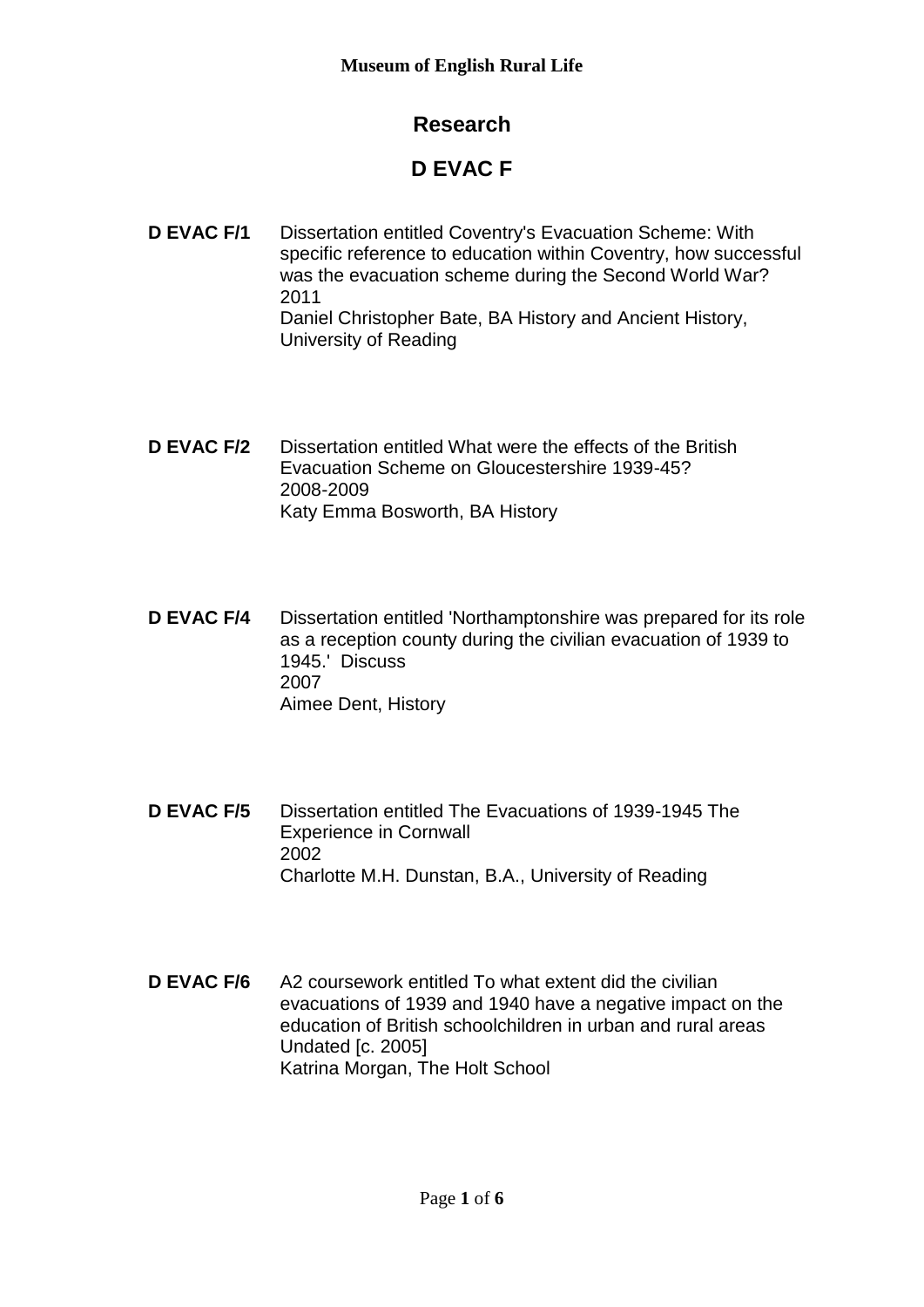- **D EVAC F/7** Dissertation entitled How well did Reading, Berkshire cope with the reception of evacuees in the Second World War 2011 Nicola Joanne Hayward, BA in History, University of Reading
- **D EVAC F/8** Dissertation entitled Civilian Evacuation to Devon in the Second World War 2006 Susan Jane Hess, Doctor of Philosophy in History, University of Exeter
- **D EVAC F/9** Essay entitled Head, Heart and Action: The use of drama in the development of insight and understanding Undated [c.2005] Andy Kempe, University of Reading
- **D EVAC F/10** Thesis entitled Guernsey Children in the Second World War 2012 Kim Madsen, University of British Columbia, Master of Arts, **History**
- **D EVAC F/11** Dissertation entitled Have experiences of World War II British Evacuees been portrayed fairly in the media? Undated [c. 2005] Sarah O'Donnell, BA History and Politics, University of Reading
- **D EVAC F/12** Dissertation entitled To what extent have the children of World War Two been affected throughout their lives by their childhood experiences? A comparative study of the after effects evacuation had on British and Finnish Children Undated [c. 2005] Elisabeth Joy Patkai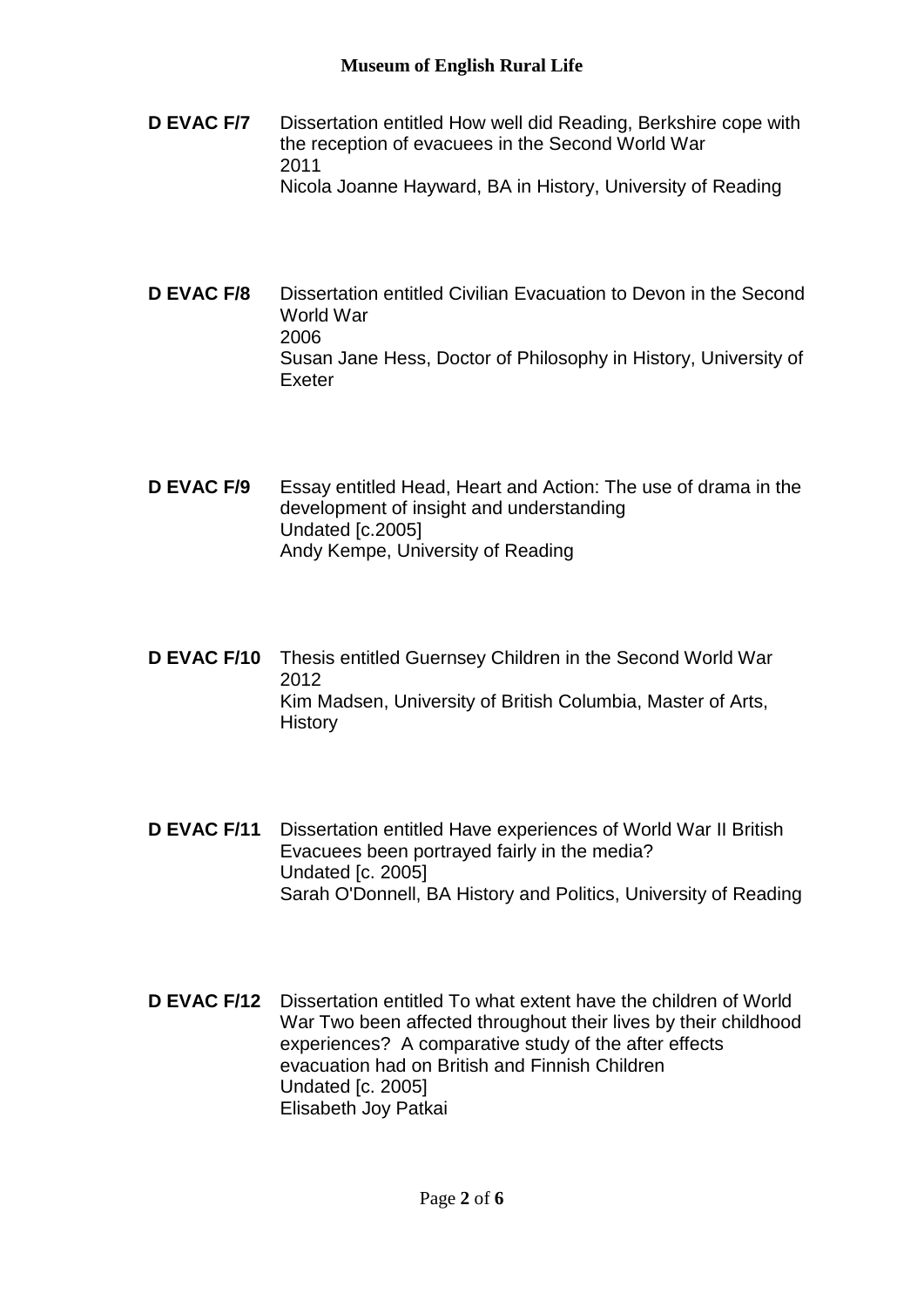- **D EVAC F/13** Dissertation entitled British World WWII Child Evacuees revisited, revisioned and repositioned 2006 Margaret Simmons, Monash University, Gippsland, Australia
- **D EVAC F/14** Case study entitled The reluctant heroes of 'Operation Pied Piper' Tottenham County School's Evacuation Undated [c.2005]
- **D EVAC F/15** Paper proposal entitled The Hutton-Pellet letters in World War II 2003 Helen Brown Ph.D., Malaspina University College, Canada
- **D EVAC F/16** Role of Women in World War II seminar notes Undated [c.2005] Julie Boulton
- **D EVAC F/17** Evacuation Planning in Europe. A comparison by Dr Martin L. **Parsons** Undated [c.2005]
- **D EVAC F/18** Notes on evacuees in Dorchester and Drayton St. Leonard Jul 2003 DSL History Society by Ken Wise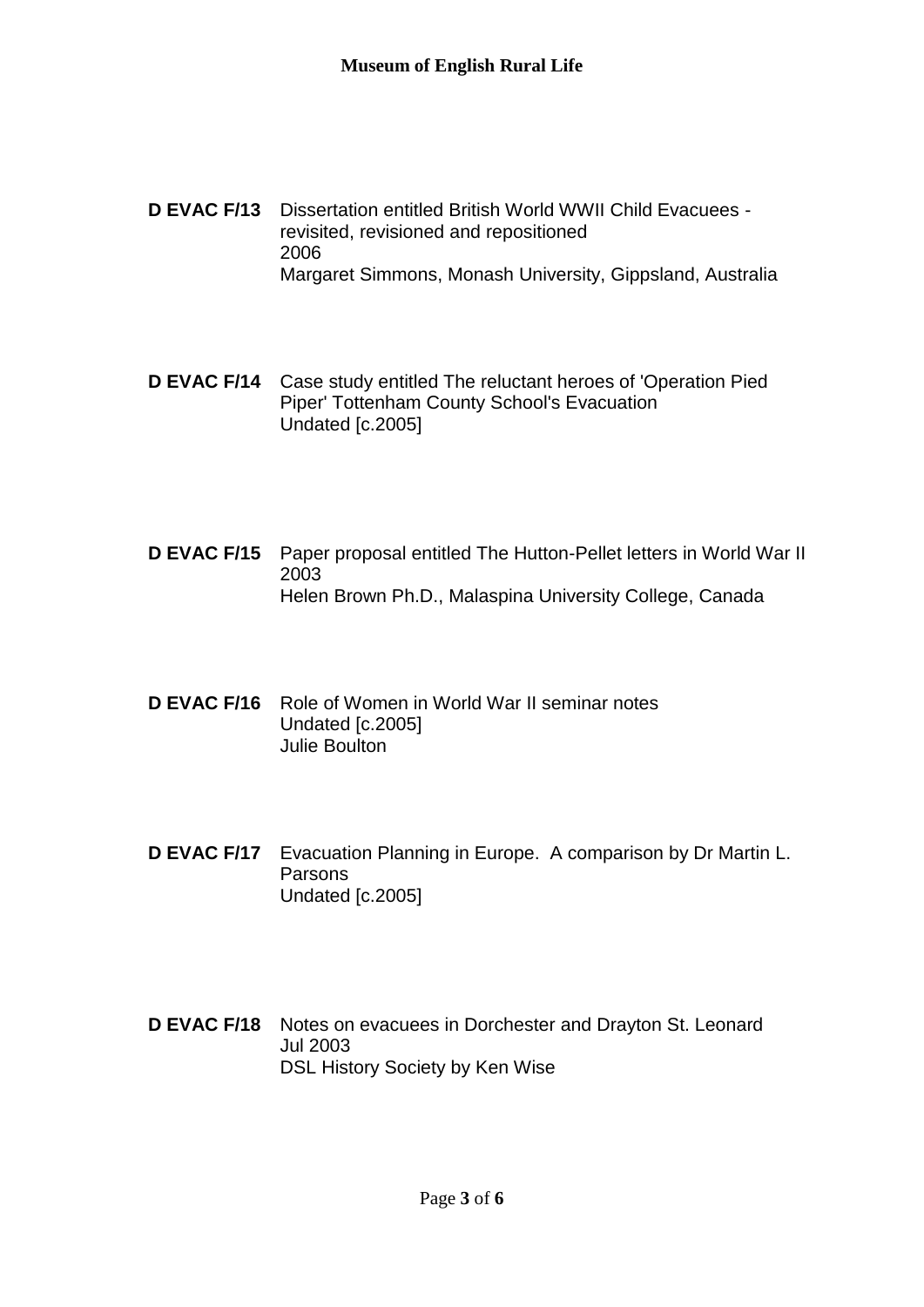## **Museum of English Rural Life**

- **D EVAC F/19** Folder entitled Evacuation a collection of sources, relating to Glasgow Undated [1990s-2005]
- **D EVAC F/20** Folder of transparencies, possibly for a presentation relating to evacuation Undated [1990s-2005]

1 folder

**D EVAC F/21** Research paper entitled Images of Evacuation and Reconstruction: Propaganda film and British education 1939-45 1998 Dr Peter Cunningham, University of Cambridge

1 folder

**D EVAC F/22** Research paper entitled Tales of a singular history: the use of drama in Guernsey schools 2006 Andy Kempe, University of Reading

1 folder

**D EVAC F/23** Research paper entitled An Apple for the Teacher - The Impact of Wartime Evacuation Undated [1990s-2005] Sidney Brown

1 folder

**D EVAC F/24** Research paper entitled Children's Experiences of War: Handicapped Children in England During The Second World War 2008 Sue Wheatcroft, University of Leicester

1 folder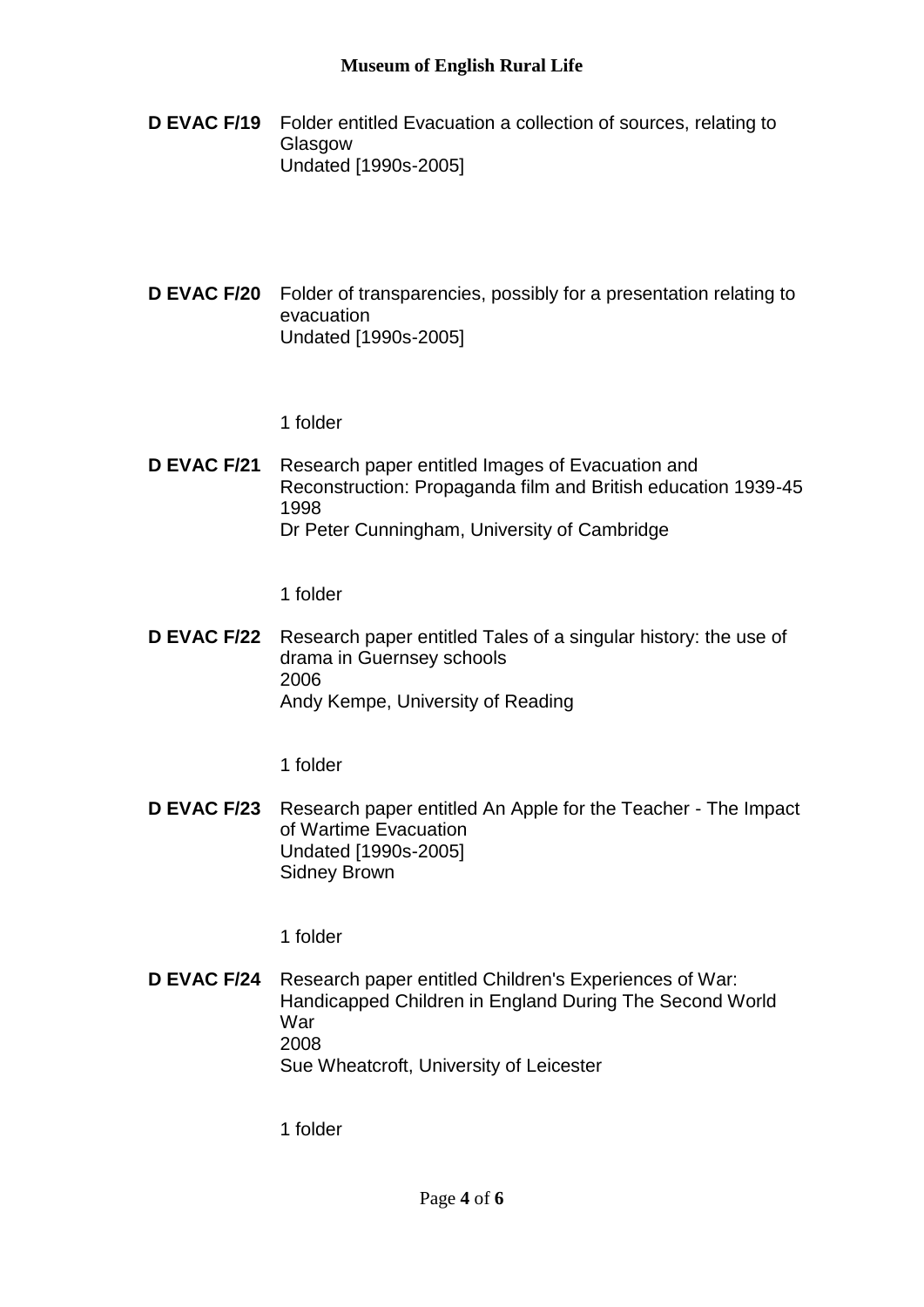**D EVAC F/25** Dissertation entitled Poplar Evacuees' Perceptions of Wartime Oxford with Particular Reference to the Barnet House Study Group's Report on London Children in Wartime Oxford 2012 Sidney A.J. Brown, Department of Continuing Education, University of Oxford

1 folder

**D EVAC F/26** Dissertation entitled The British government's failure to comprehend the growing school of child psychoanalysis resulting in sufficient protection for the mental welfare of children evacuated within Britain 1939-1945 Undated [c.2012] Kirsty Gordon, BA History

1 folder

**D EVAC F/27** Dissertation entitled A Case Study of Swansea: A Reception Area and an Evacuation Area during the Second World War Undated [c.2012] Rhiannon Roberts, BA History

1 folder

**D EVAC F/28** Dissertation entitled A focus upon French women as collaborators during the Second World War, their punishments and the affects (post-war) on children of collaborators, with relation to the sense of shame felt by French society regarding these issues 2012 Lorraine Bohan, BA History

1 folder

**D EVAC F/29** Dissertation entitled To what extent was 1945 a significant year for the children and youth of Britain; and how were they affected by the early developing stages of the Cold War, both in their way of life and within children's media and literature up to the late 1950's? 2012 Megan Brown, BA History

1 folder